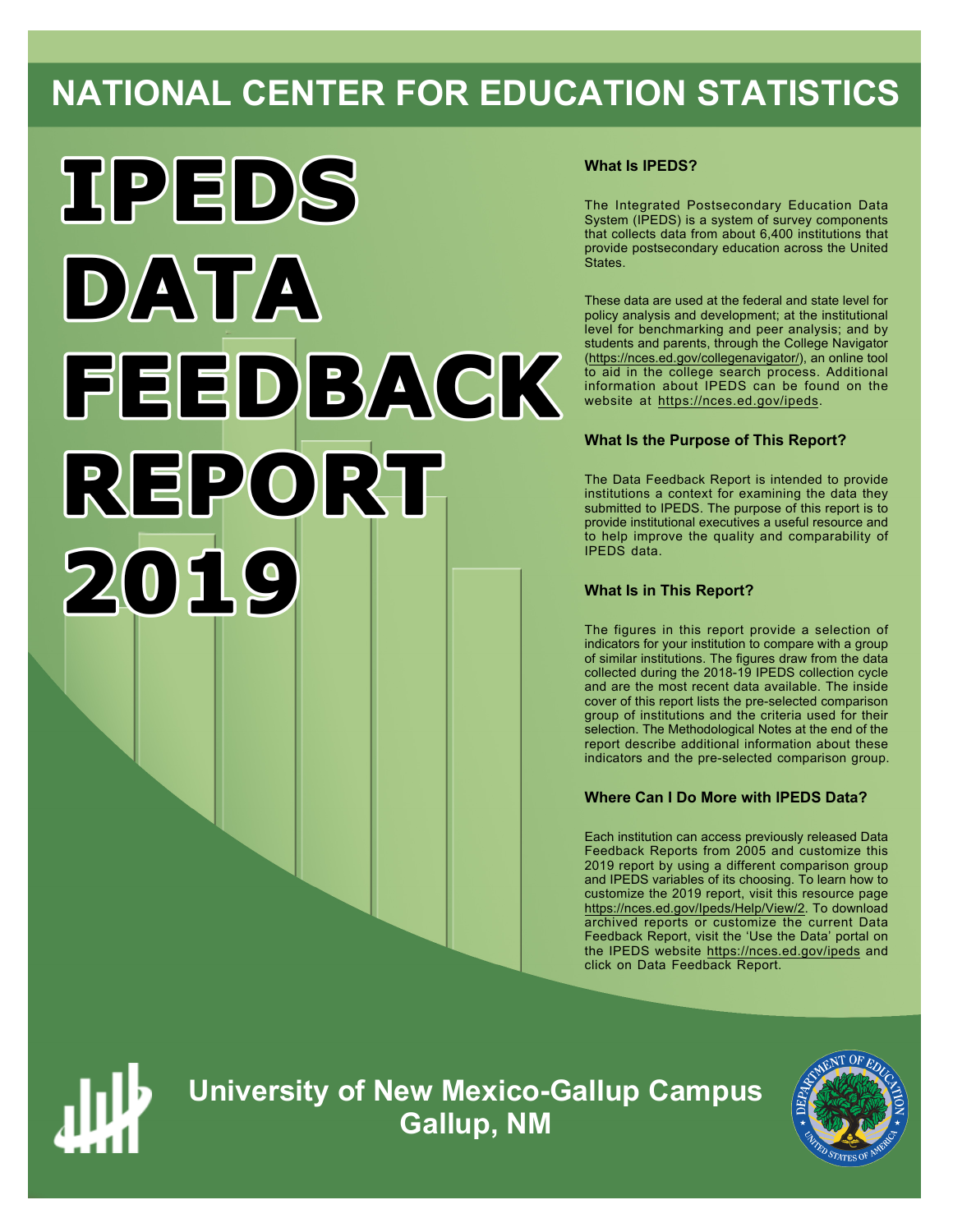# **COMPARISON GROUP**

Comparison group data are included to provide a context for interpreting your institution's statistics. If your institution did not define a custom comparison group for this report by July 13, 2019 NCES selected a comparison group for you. (In this case, the characteristics used to define the comparison group appears below.) The Customize Data Feedback Report functionality on the IPEDS Data Center at this provided link [\(https://nces.ed.gov/ipeds/datacenter/](https://nces.ed.gov/ipeds/datacenter/)) can be used to reproduce the figures in this report using different peer groups.

Using some of your institution's characteristics, a group of comparison institutions was selected for you. The characteristics include Associate's Colleges: High Career & Technical-High Traditional, public and enrollment of a similar size. This comparison group includes the following 29 institutions:

- Allegany College of Maryland (Cumberland, MD)
- Anoka Technical College (Anoka, MN)
- Ashland Community and Technical College (Ashland, KY)
- Asnuntuck Community College (Enfield, CT)
- Barstow Community College (Barstow, CA)
- Blackhawk Technical College (Janesville, WI)
- BridgeValley Community & Technical College (South Charleston, WV)
- Coahoma Community College (Clarksdale, MS)
- College of Eastern Idaho (Idaho Falls, ID)
- Columbus Technical College (Columbus, GA)
- Dakota County Technical College (Rosemount, MN)
- Gogebic Community College (Ironwood, MI)
- H Councill Trenholm State Community College (Montgomery, AL) J. F. Drake State Community and Technical College (Huntsville, AL)
- Kauai Community College (Lihue, HI)
- Lake Area Technical Institute (Watertown, SD)
- 
- Lamar Institute of Technology (Beaumont, TX) Lamar State College-Port Arthur (Port Arthur, TX)
- Mitchell Technical Institute (Mitchell, SD)
- National Park College (Hot Springs, AR)
- North Georgia Technical College (Clarkesville, GA)
- Seward County Community College (Liberal, KS)
- Southeast Technical Institute (Sioux Falls, SD)
- State Technical College of Missouri (Linn, MO)
- Technical College of the Lowcountry (Beaufort, SC)
- Thaddeus Stevens College of Technology (Lancaster, PA)
- University of Arkansas Community College-Batesville (Batesville, AR)
- Washington County Community College (Calais, ME)
- Wor-Wic Community College (Salisbury, MD)

#### **The figures in this report have been organized and ordered into the following topic areas:**

| 1) Admissions (only for non-open-admissions schools) | [No charts applicable]                   |                   |
|------------------------------------------------------|------------------------------------------|-------------------|
| 2) Student Enrollment                                | Fig. 1 and 2                             | Pg. 3             |
| 3) Awards                                            | Fig. 3                                   | Pg. 3             |
| 4) Charges and Net Price                             | Fig. 4 and $5$                           | Pg. 4             |
| 5) Student Financial Aid                             | Fig. 6 and 7                             | Pg. 4             |
| 6) Military Benefits*                                | [No charts applicable]                   |                   |
| 7) Retention and Graduation Rates                    | Fig. 8, 9, 10, 11, 12, 13, 14, 15 and 16 | Pg. 5, 6, 7 and 8 |
| 8) Finance                                           | Fig. 17 and 18                           | Pg. 9             |
| 9) Staff                                             | Fig. 19 and 20                           | Pg. 9             |
| 10) Libraries*                                       | Fig. 21 and 22                           | Pg. 10            |

\*These figures only appear in customized Data Feedback Reports (DFR), which are available through Use the Data portal on the IPEDS website.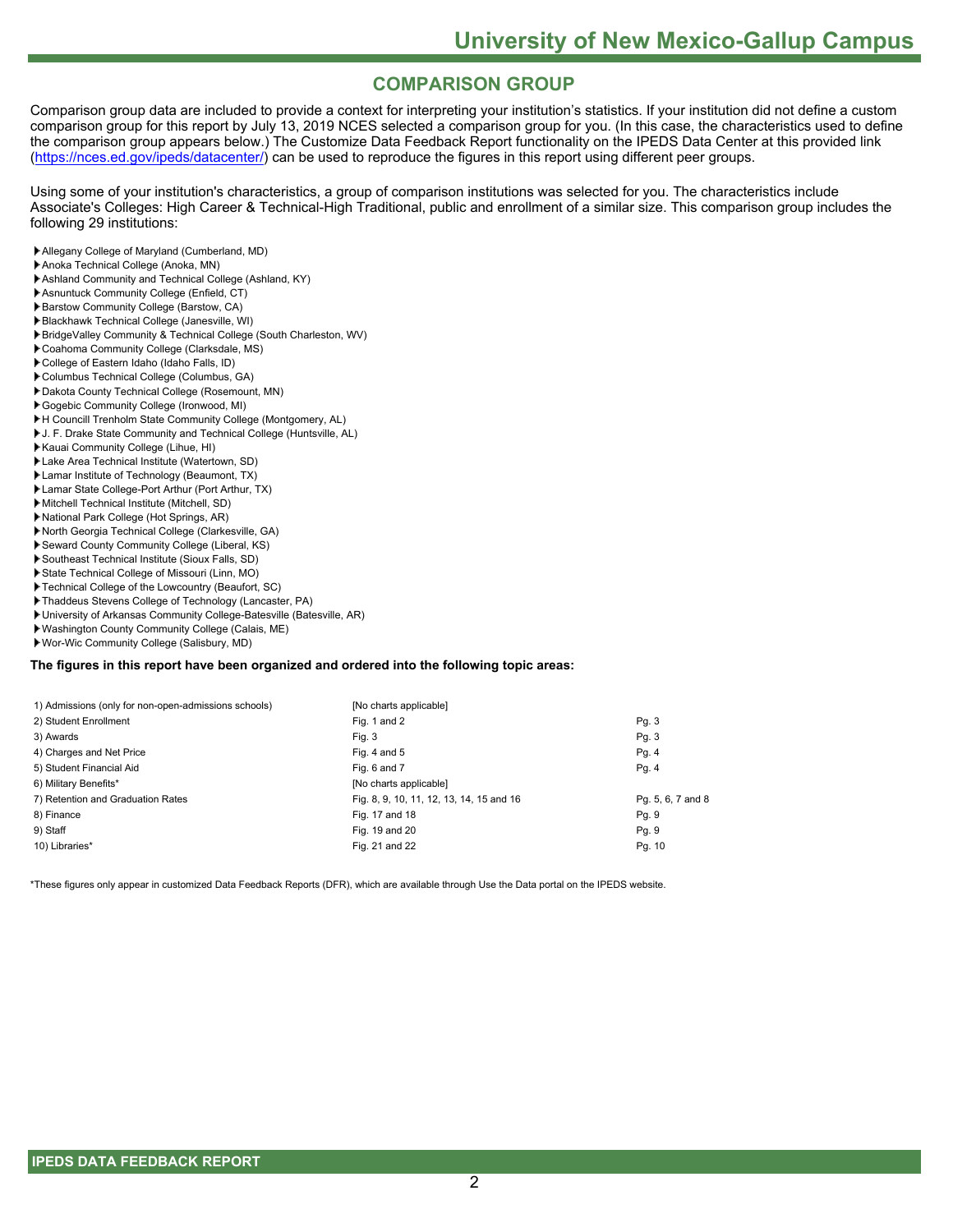



NOTE: For more information about disaggregation of data by race and ethnicity, see the Methodological Notes. Median values for the comparison group will not add to 100%. See 'Use of Median Values for Comparison Group' for how median values are determined. N is the number of institutions in the comparison group. SOURCE: U.S. Department of Education, National Center for Education Statistics, Integrated Postsecondary Education Data System (IPEDS): Spring 2019, Fall Enrollment component.

#### **Figure 2. Unduplicated 12-month headcount (2017-18), total FTE enrollment (2017-18), and full- and part-time fall enrollment (Fall 2018)**

#### **Figure 3. Number of subbaccalaureate degrees and certificates awarded, by level: 2017-18**



NOTE: For details on calculating full-time equivalent (FTE) enrollment, see Calculating FTE in the Methodological Notes. N is the number of institutions in the comparison group. SOURCE: U.S. Department of Education, National Center for Education Statistics, Integrated Postsecondary Education Data System (IPEDS): Fall 2018, 12-month Enrollment component and Spring 2019, Fall Enrollment component.



NOTE: N is the number of institutions in the comparison group.

SOURCE: U.S. Department of Education, National Center for Education Statistics, Integrated Postsecondary Education Data System (IPEDS): Fall 2018, Completions component.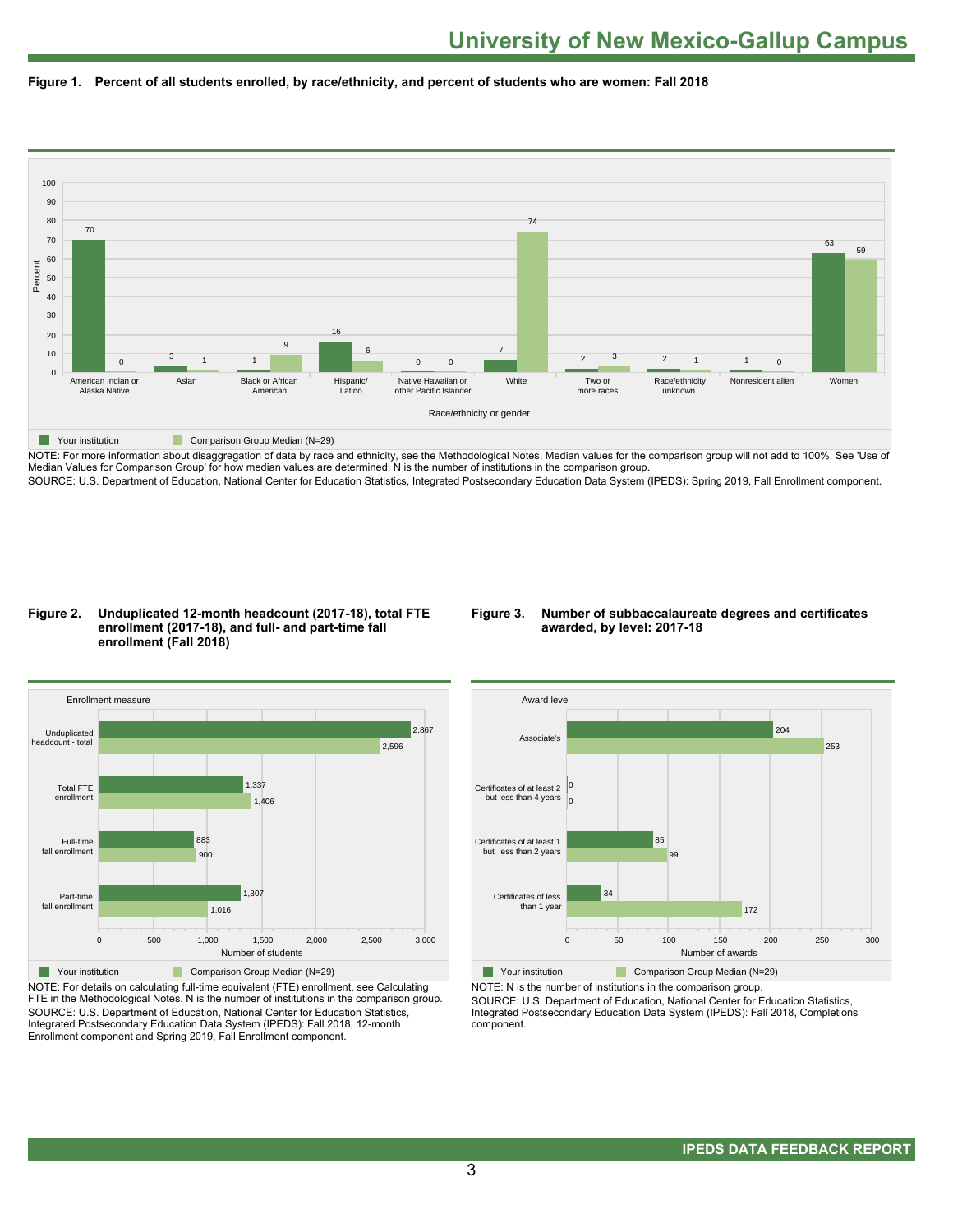**Figure 4. Academic year tuition and required fees for full-time, first-time degree/certificate-seeking undergraduates: 2015-16 to 2018-19**



NOTE: The tuition and required fees shown here are the lowest reported from the categories of in-district, in-state, and out-of-state. N is the number of institutions in the comparison group.

SOURCE: U.S. Department of Education, National Center for Education Statistics, Integrated Postsecondary Education Data System (IPEDS): Fall 2018, Institutional Characteristics component.

**Figure 6. Percent of full-time, first-time degree/certificate-seeking undergraduate students who were awarded grant or scholarship aid from the federal government, state/local government, or the institution, or loans, by type of aid: 2017-18**



NOTE: Any grant aid above includes grant or scholarship aid awarded from the federal government, state/local government, or the institution. Federal grants includes Pell grants and other federal grants. Any loans includes federal loans and other loans awarded to students. For details on how students are counted for financial aid reporting, see Cohort Determination in the Methodological Notes. N is the number of institutions in the comparison group.

SOURCE: U.S. Department of Education, National Center for Education Statistics, Integrated Postsecondary Education Data System (IPEDS): Winter 2018-19, Student Financial Aid component.





NOTE: Average net price is for full-time, first-time degree/certificate-seeking undergraduate students and is generated by subtracting the average amount of federal, state/local government, and institutional grant and scholarship awarded aid from the total cost of attendance. Total cost of attendance is the sum of published tuition and required fees, books and supplies, and the average room and board and other expenses. For details, see the Methodological Notes. N is the number of institutions in the comparison group.

SOURCE: U.S. Department of Education, National Center for Education Statistics, Integrated Postsecondary Education Data System (IPEDS): Fall 2018, Institutional Characteristics component and Winter 2018-19, Student Financial Aid component.





**The Your institution Comparison Group Median** 

NOTE: Any grant aid above includes grant or scholarship aid awarded from the federal government, state/local government, or the institution. Federal grants includes Pell grants and other federal grants. Any loans includes federal loans and other loans awarded to students. Average amounts of aid were calculated by dividing the total aid awarded by the total number of recipients in each institution. N is the number of institutions in the comparison group.

SOURCE: U.S. Department of Education, National Center for Education Statistics, Integrated Postsecondary Education Data System (IPEDS): Winter 2018-19, Student Financial Aid component.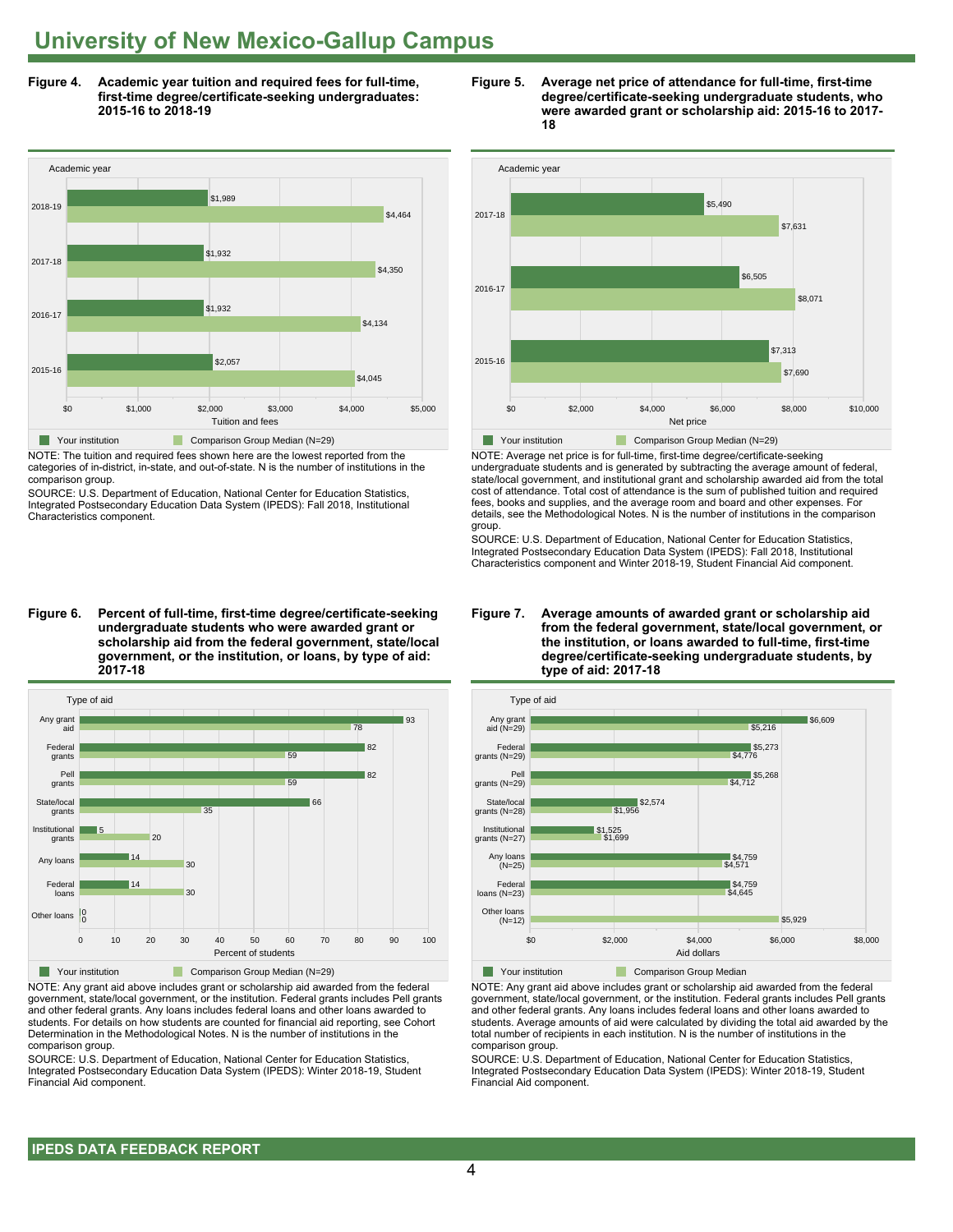#### **Figure 8. Retention rates of full-time, first-time degree/certificate seeking students, attendance status: Fall 2017 cohort**

**Figure 9. Graduation and transfer-out rates of full-time, first-time degree/certificate-seeking undergraduates within 150% of normal time to program completion: 2015 cohort**



NOTE: Retention rates are measured from the fall of first enrollment to the following fall. Academic reporting institutions report retention data as of the institution's official fall reporting date or as of October 15, 2017. Program reporters determine the cohort with enrollment any time between August 1-October 31, 2017 and retention based on August 1, 2018. For more details, see the Methodological Notes. N is the number of institutions in the comparison group.

SOURCE: U.S. Department of Education, National Center for Education Statistics, Integrated Postsecondary Education Data System (IPEDS): Spring 2019, Fall Enrollment component.



NOTE: Graduation rate cohort includes all full-time, first-time degree/certificate-seeking undergraduate students. Graduation and transfer-out rates are the Student Right-to-Know rates. Only institutions with mission to prepare students to transfer are required to report transfer out. For more details, see the Methodological Notes. N is the number of institutions in the comparison group.

SOURCE: U.S. Department of Education, National Center for Education Statistics, Integrated Postsecondary Education Data System (IPEDS): Winter 2018-19, Graduation Rates component.



#### **Figure 10. Graduation rates of full-time, first-time degree/certificate-seeking undergraduates within 150% of normal time to program completion, by race/ethnicity: 2015 cohort**

**The Comparison Group Median** 

NOTE: For more information about disaggregation of data by race and ethnicity, see the Methodological Notes. The graduation rates are the Student Right-to-Know (SRK) rates. Median values for the comparison group will not add to 100%. N is the number of institutions in the comparison group. SOURCE: U.S. Department of Education, National Center for Education Statistics, Integrated Postsecondary Education Data System (IPEDS): Winter 2018-19, Graduation Rates

component.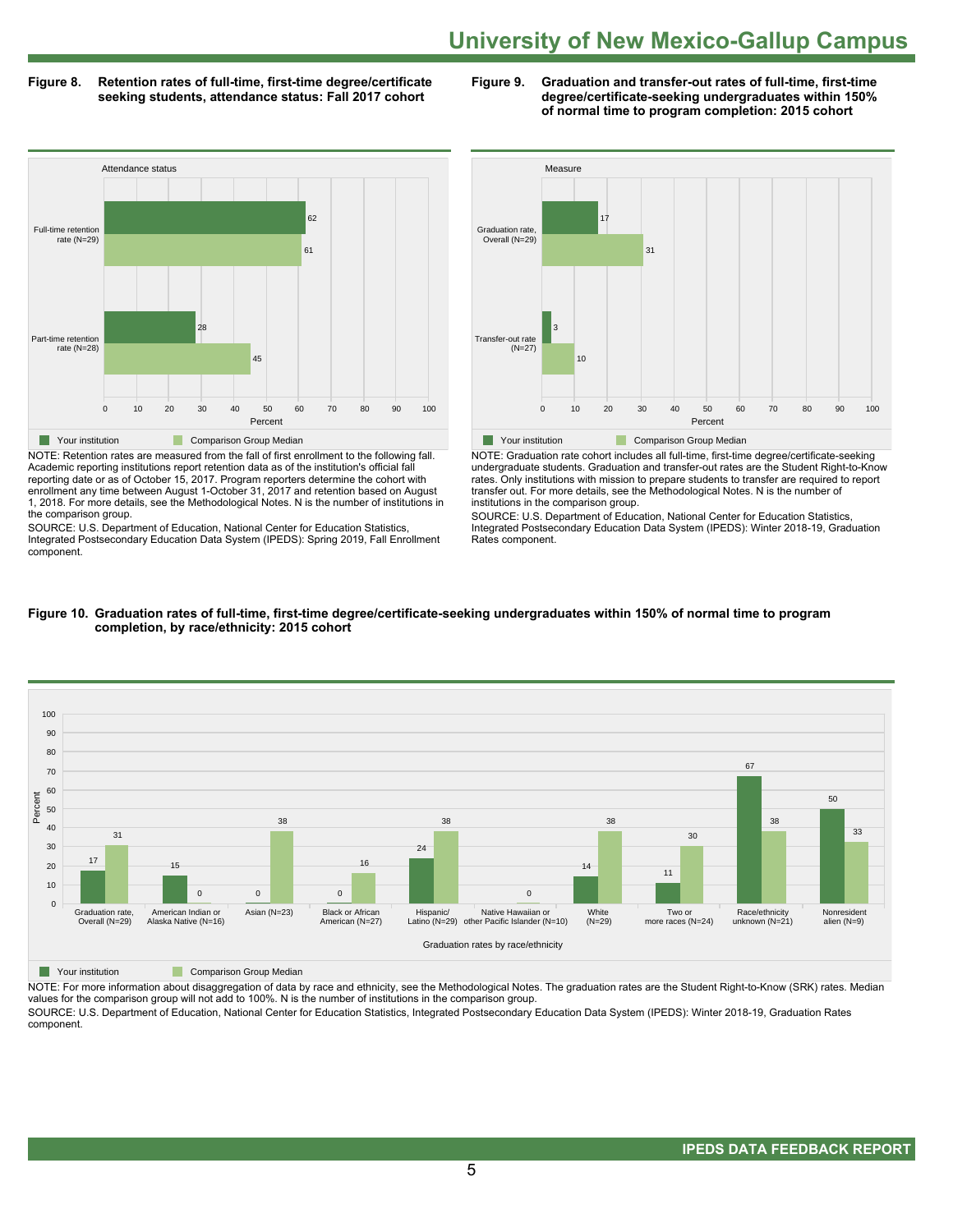**Figure 11. Graduation rates of full-time, first-time degree/certificateseeking undergraduates within 150% of normal time to program completion, by type of aid: 2015 cohort**



NOTE: Graduation rate cohort includes all full-time, first-time degree/certificate-seeking undergraduate students. Data were collected on those students, who at entry of the cohort, were awarded a Pell Grant and students who were awarded a Subsidized Stafford loan, but did not receive a Pell Grant. Graduation rates are the Student Right-to-Know rates. For more details, see the Methodological Notes. N is the number of institutions in the comparison group.

SOURCE: U.S. Department of Education, National Center for Education Statistics, Integrated Postsecondary Education Data System (IPEDS): Winter 2018-19, Graduation Rates component.





NOTE: The 150% graduation rate is the Student Right-to-Know (SRK) rates; the Normal time and 200% rates are calculated using the same methodology. For details, see the Methodological Notes. N is the number of institutions in the comparison group. SOURCE: U.S. Department of Education, National Center for Education Statistics, Integrated Postsecondary Education Data System (IPEDS): Winter 2018-19, 200% Graduation Rates component.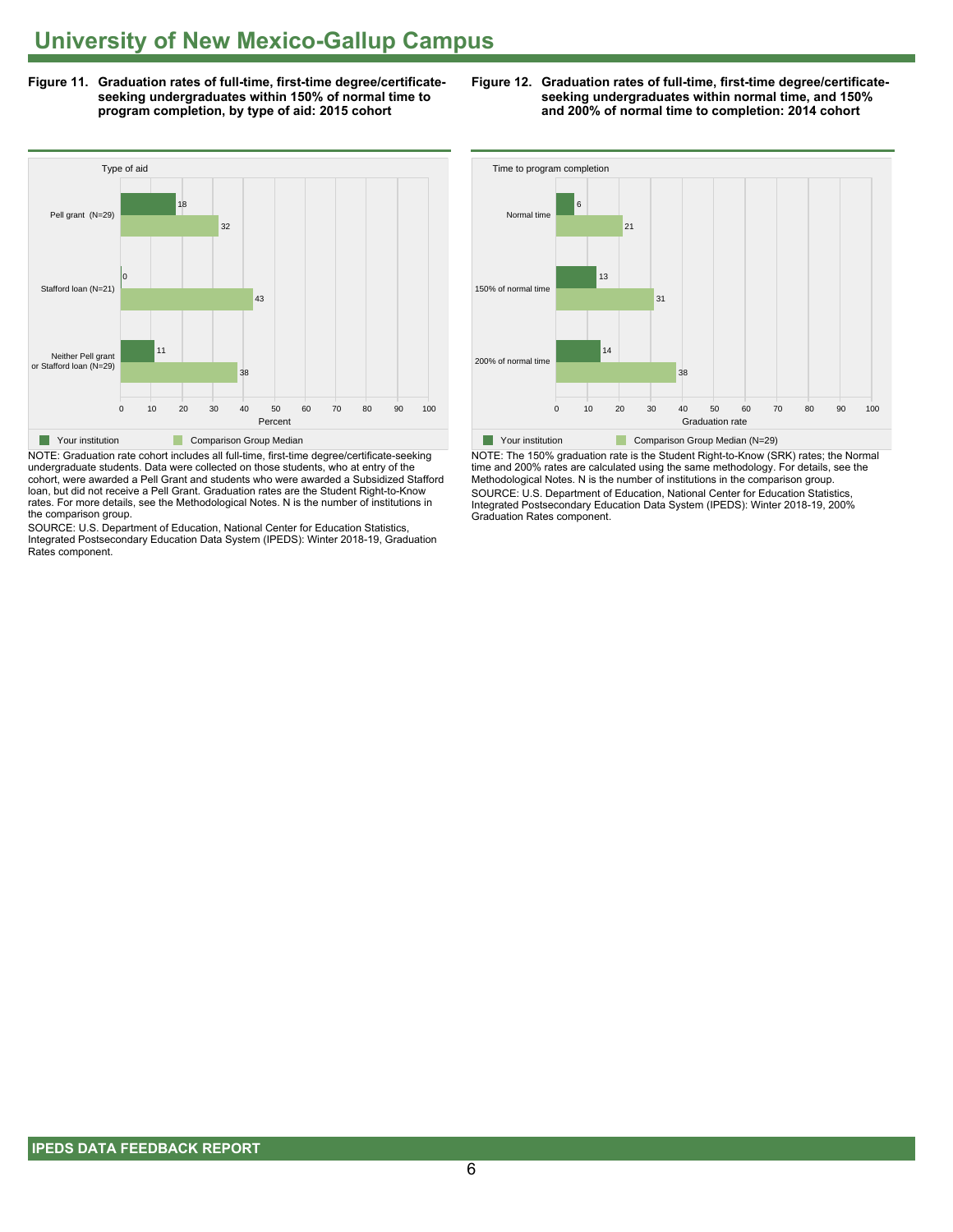#### **Figure 13. Award and enrollment rates of first-time, full-time, degree/certificate-seeking undergraduates after 8 years of entry, by Pell status: 2010-11 cohort**



NOTE: Award measures are based on the highest award received after 8 years of entry and enrollment measures are based on students who did not receive an award after 8 years of entry. Student cohorts (i.e., First-time, full-time; First-time, part-time; Non-first-time, full-time; and Non-first-time, part-time) are degree/certificate-seeking undergraduate students who entered the institution between July 1, 2010-June 30, 2011. Pell recipients are students with demonstrated financial need. For more details, see the Methodological Notes. N is the number of institutions in the comparison group.

SOURCE: U.S. Department of Education, National Center for Education Statistics, Integrated Postsecondary Education Data System (IPEDS): Winter 2018-19, Outcome Measures component.

#### **Figure 14. Award and enrollment rates of first-time, part-time, degree/certificate-seeking undergraduates after 8 years of entry, by Pell status: 2010-11 cohort**



NOTE: Award measures are based on the highest award received after 8 years of entry and enrollment measures are based on students who did not receive an award after 8 years of entry. Student cohorts (i.e., First-time, full-time; First-time, part-time; Non-first-time, full-time; and Non-first-time, part-time) are degree/certificate-seeking undergraduate students who entered the institution between July 1, 2010-June 30, 2011. Pell recipients are students with demonstrated financial need. For more details, see the Methodological Notes. N is the number of institutions in the comparison group.

SOURCE: U.S. Department of Education, National Center for Education Statistics, Integrated Postsecondary Education Data System (IPEDS): Winter 2018-19, Outcome Measures component.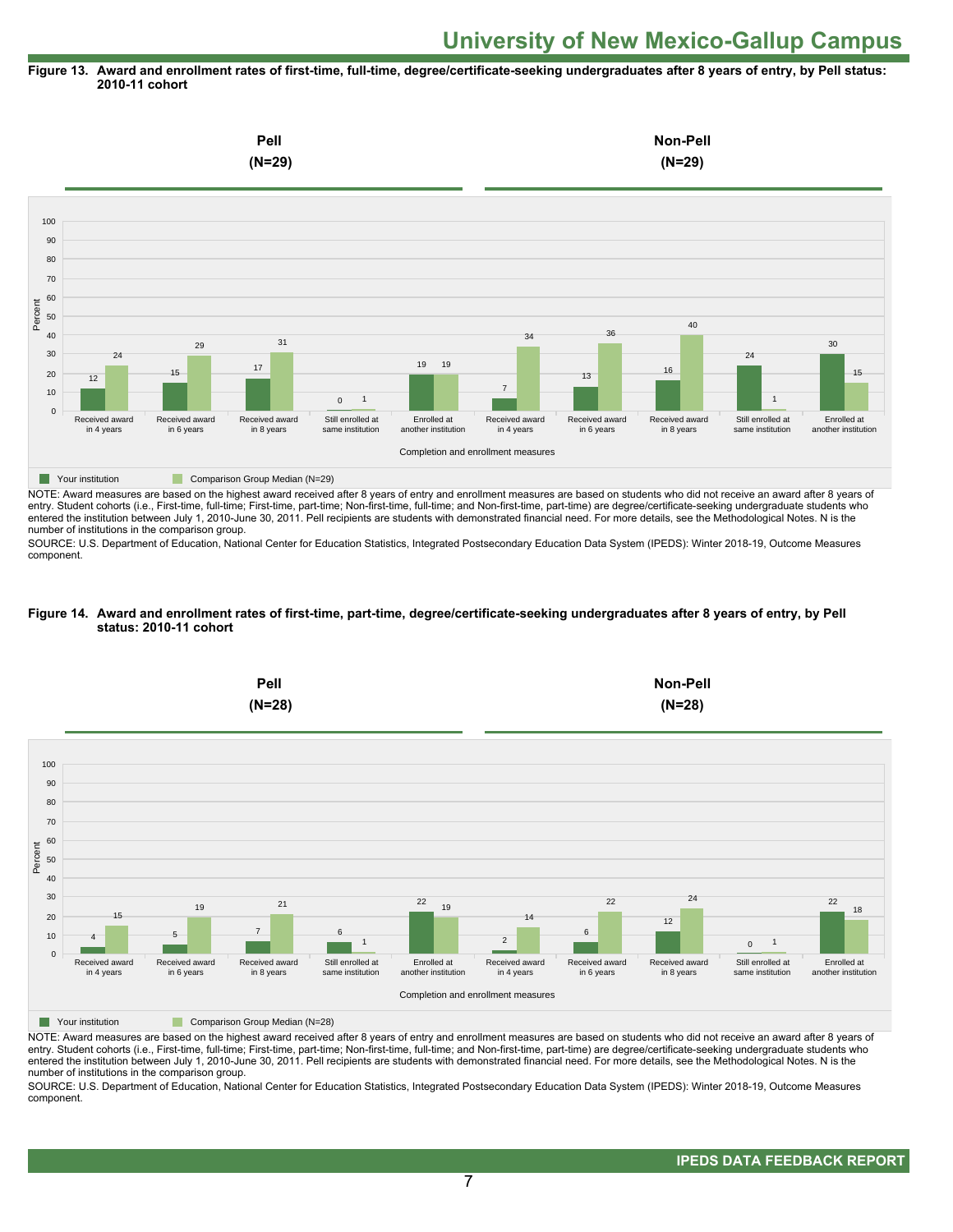**Figure 15. Award and enrollment rates of non-first-time, full-time, degree/certificate-seeking undergraduates after 8 years of entry, by Pell status: 2010-11 cohort**



NOTE: Award measures are based on the highest award received after 8 years of entry and enrollment measures are based on students who did not receive an award after 8 years of entry. Student cohorts (i.e., First-time, full-time; First-time, part-time; Non-first-time, full-time; and Non-first-time, part-time) are degree/certificate-seeking undergraduate students who entered the institution between July 1, 2010-June 30, 2011. Pell recipients are students with demonstrated financial need. For more details, see the Methodological Notes. N is the number of institutions in the comparison group.

SOURCE: U.S. Department of Education, National Center for Education Statistics, Integrated Postsecondary Education Data System (IPEDS): Winter 2018-19, Outcome Measures component.

#### **Figure 16. Award and enrollment rates of non-first-time, part-time, degree/certificate-seeking undergraduates after 8 years of entry, by Pell status: 2010-11 cohort**



NOTE: Award measures are based on the highest award received after 8 years of entry and enrollment measures are based on students who did not receive an award after 8 years of entry. Student cohorts (i.e., First-time, full-time; First-time, part-time; Non-first-time, full-time; and Non-first-time, part-time) are degree/certificate-seeking undergraduate students who entered the institution between July 1, 2010-June 30, 2011. Pell recipients are students with demonstrated financial need. For more details, see the Methodological Notes. N is the number of institutions in the comparison group.

SOURCE: U.S. Department of Education, National Center for Education Statistics, Integrated Postsecondary Education Data System (IPEDS): Winter 2018-19, Outcome Measures component.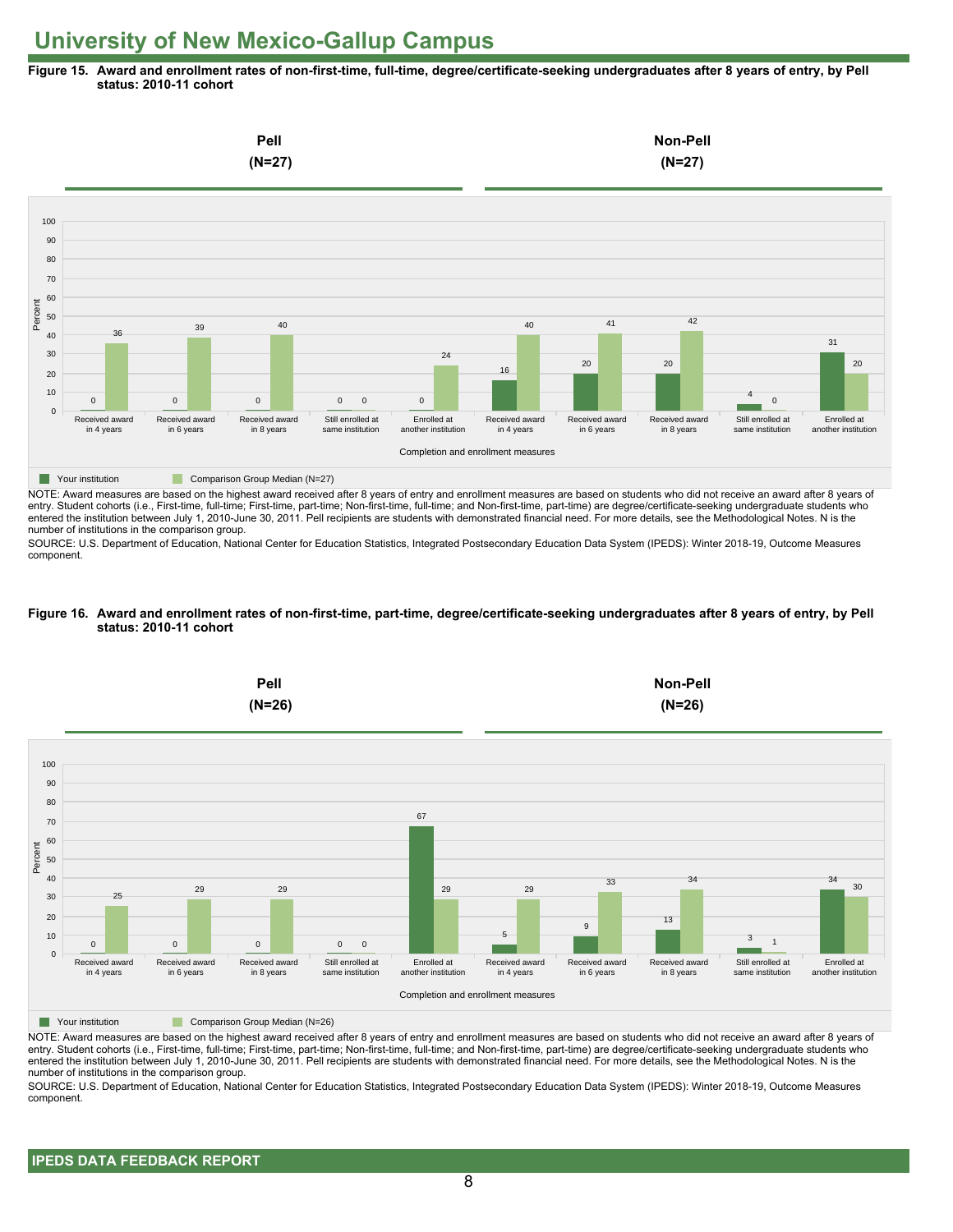**Figure 17. Percent distribution of core revenues, by source: Fiscal year 2018**

**Figure 18. Core expenses per FTE enrollment, by function: Fiscal year 2018**



NOTE: The comparison group median is based on those members of the comparison group that report finance data using the same accounting standards as the comparison institution. For more information, see the Methodological Notes. N is the number of institutions in the comparison group.

SOURCE: U.S. Department of Education, National Center for Education Statistics, Integrated Postsecondary Education Data System (IPEDS): Spring 2019, Finance component.



NOTE: Expenses per full-time equivalent (FTE) enrollment, particularly instruction, may be inflated because finance data includes all core expenses while FTE reflects credit activity only. For details on calculating FTE enrollment and a detailed definition of core expenses, see the Methodological Notes. N is the number of institutions in the comparison group. SOURCE: U.S. Department of Education, National Center for Education Statistics, Integrated Postsecondary Education Data System (IPEDS): Fall 2018, 12-month Enrollment component and Spring 2019, Finance component.

#### **Figure 19. Full-time equivalent staff, by occupational category: Fall 2018**



NOTE: Graduate assistants are not included. For calculation details, see the Methodological Notes. N is the number of institutions in the comparison group. SOURCE: U.S. Department of Education, National Center for Education Statistics, Integrated Postsecondary Education Data System (IPEDS): Spring 2019, Human Resources component.

#### **Figure 20. Average salaries of full-time instructional non-medical staff equated to 9-months worked, by academic rank: Academic year 2018-19**



NOTE: See Methodology Notes for more details on average salary. N is the number of institutions in the comparison group. Medians are not reported for comparison groups with less than three values.

SOURCE: U.S. Department of Education, National Center for Education Statistics, Integrated Postsecondary Education Data System (IPEDS): Spring 2019, Human Resources component.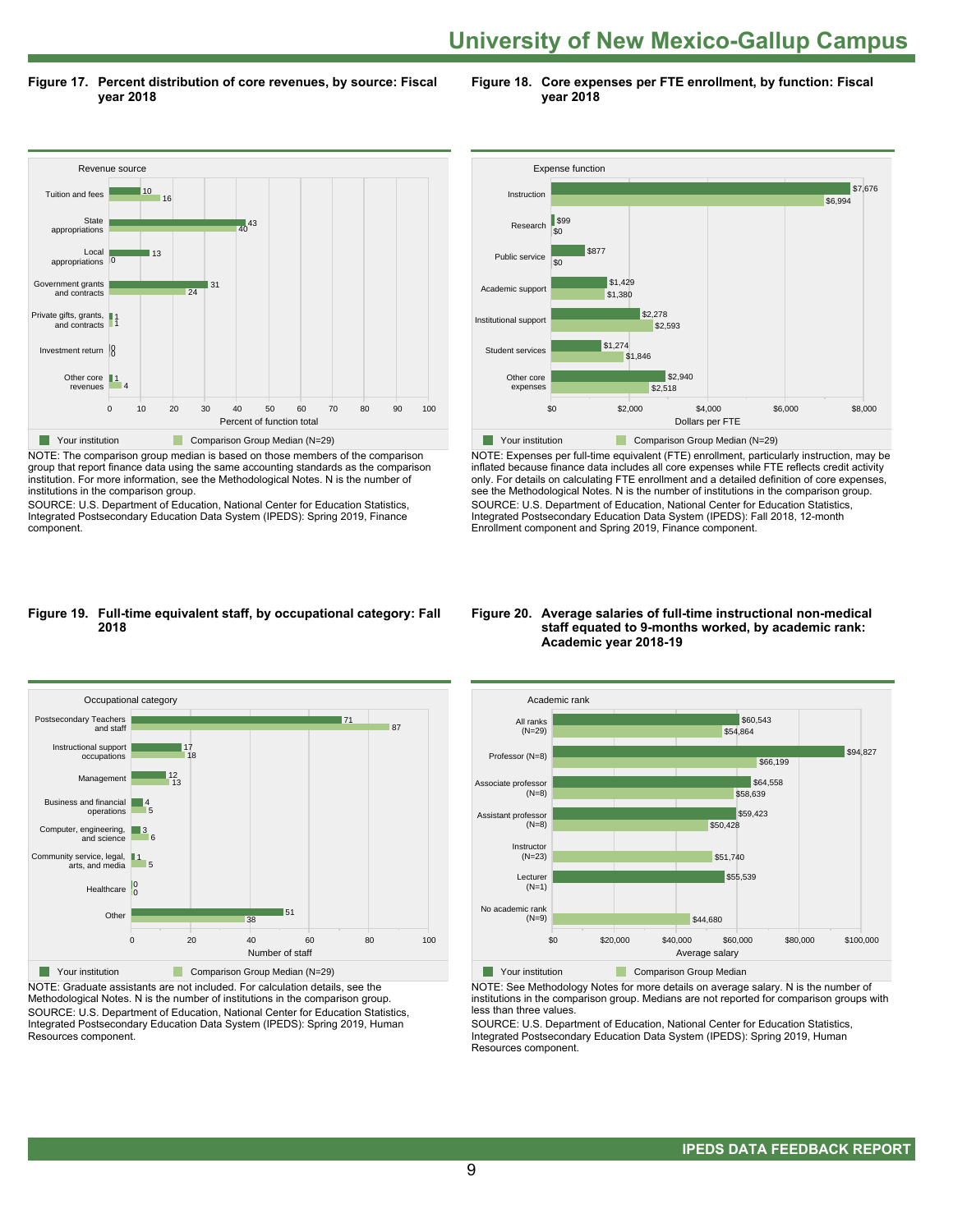**Figure 21. Percent distribution of library collection, by material type: Fiscal Year 2018**

**Figure 22. Percent distribution of library expenses, by function: Fiscal Year 2018**



SOURCE: U.S. Department of Education, National Center for Education Statistics, Integrated Postsecondary Education Data System (IPEDS): Spring 2019, Academic Libraries component.



NOTE: N is the number of institutions in the comparison group. SOURCE: U.S. Department of Education, National Center for Education Statistics, Integrated Postsecondary Education Data System (IPEDS): Spring 2019, Academic Libraries component.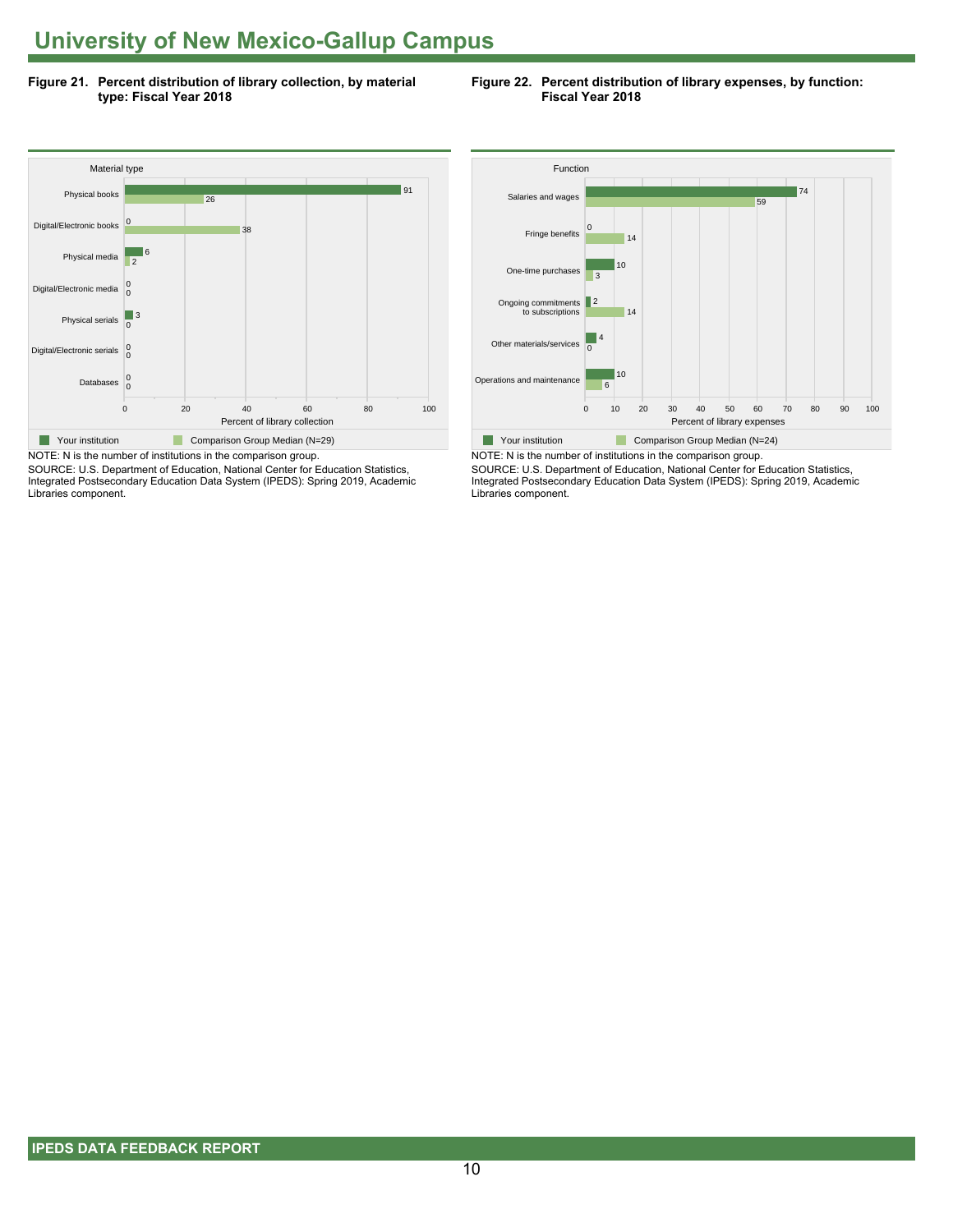# **METHODOLOGICAL NOTES**

#### **Overview**

This report is based on data supplied by institutions to IPEDS during 2018-19 data collection year. Response rates exceeded 99% for most surveys. IPEDS First Look reports at<https://nces.ed.gov/pubsearch/getpubcats.asp?sid=010> provide some information on aggregate institutional responses. Furthermore, data used in this report are provisional level and may be revised for a limited time through the IPEDS Prior Year Revision system.

### **Use of Median Values for Comparison Group**

This report compares your institution's data to the median value for the comparison group for each statistic shown in the figure. If more than one statistic is present in a figure, the median values are determined separately for each indicator or statistic. Medians are not displayed for comparison groups with fewer than three values. Where percentage distributions are presented, median values may not add to 100%. To access all the data used to create the figures included in this report, go to 'Use the Data' portal on the IPEDS website at this provided link ([https://nces.ed.gov/ipeds\)](https://nces.ed.gov/ipeds).

#### **Missing Statistics**

If a statistic is not reported for your institution, the omission indicates that the statistic is not relevant to your institution and the data were not collected. Not all notes may be applicable to your report.

#### **Use of Imputed Data**

All IPEDS data are subject to imputation for total (institutional) and partial (item) nonresponse. If necessary, imputed values were used to prepare your report.

#### **Data Confidentiality**

IPEDS data are not collected under a pledge of confidentiality.

#### **Disaggregation of Data by Race/Ethnicity**

When applicable, some statistics are disaggregated by race/ethnicity. Data disaggregated by race/ethnicity have been reported using the 1997 Office of Management and Budget categories. Detailed information about the race/ethnicity categories can be found at <https://nces.ed.gov/ipeds/Section/Resources>.

### **Cohort Determination for Reporting Student Financial Aid, Graduation Rates, and Outcome Measures**

Student cohorts for reporting Student Financial Aid and Graduation Rates data are based on the reporting type of the institution. For institutions that report based on an academic year (those operating on standard academic terms), student counts and cohorts are based on fall term data. Student counts and cohorts for program reporters (those that do not operate on standard academic terms) are based on unduplicated counts of students enrolled during a full 12-month period.

Student cohorts for reporting Outcome Measures are based on a full-year cohort from July 1-June 30 for all degree-granting institutions.

# **DESCRIPTION OF STATISTICS USED IN THE FIGURES**

#### **Admissions (only for non-open-admissions schools)**

#### *Admissions and Test Score Data*

Admissions and test score data are presented only for institutions that do not have an open admission policy, and apply to first-time, degree/certificate-seeking undergraduate students only. Applicants include only those students who fulfilled all requirements for consideration for admission and who were notified of one of the following actions: admission, non-admission, placement on a wait list, or application withdrawn (by applicant or institution). Admitted applicants (admissions) include wait-listed students who were subsequently offered admission. Early decision, early action, and students who began studies during the summer prior to the fall reporting period are included. For customized Data Feedback Reports, test scores are presented only if scores are required for admission.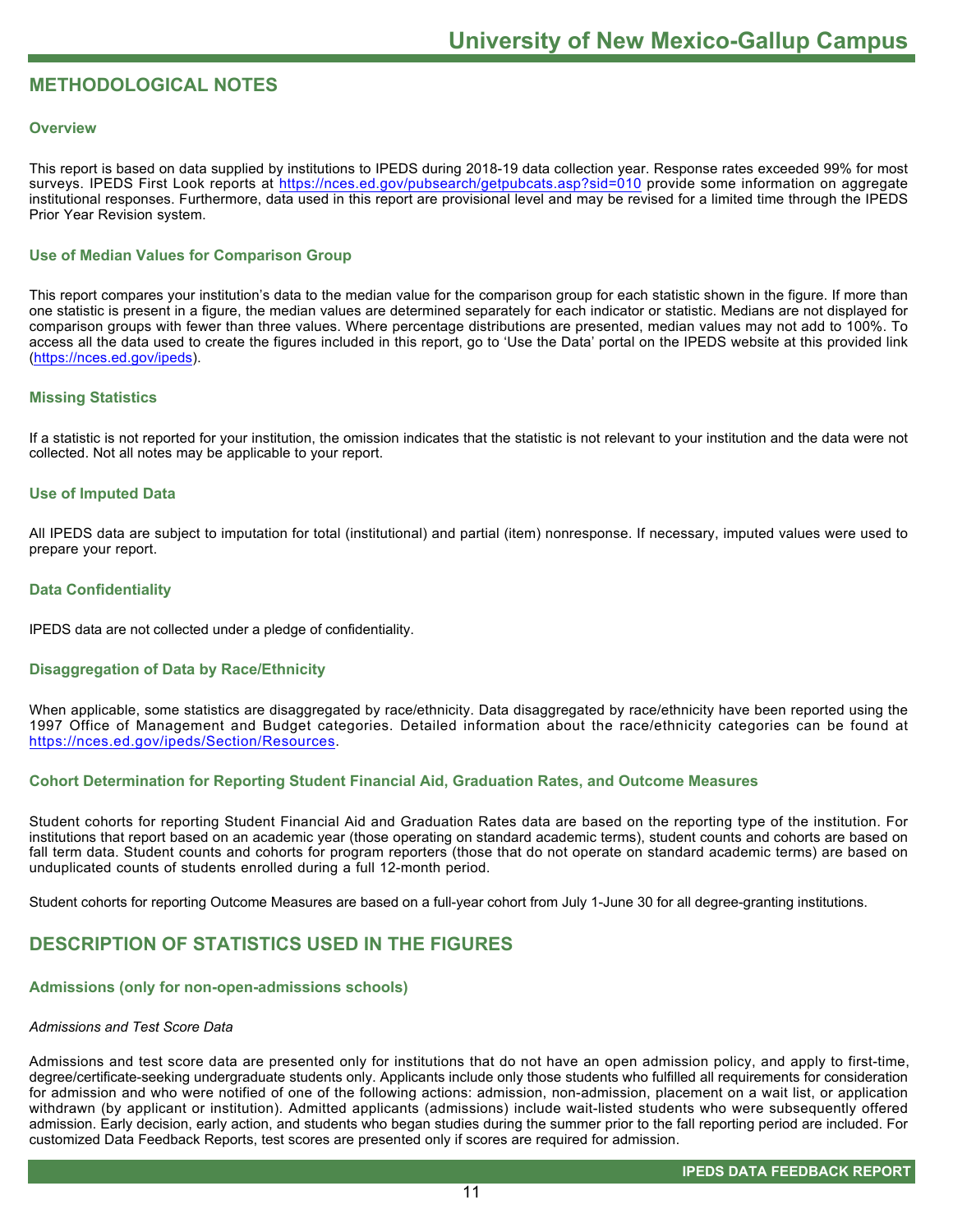# **Student Enrollment**

#### *Enrollment Counts*

12-month Enrollment captures a cumulative unduplicated headcount of enrollment over the full 12-month period beginning July 1 and ending June 30. In contrast, Fall Enrollment captures number of students enrolled on a particular date in the fall. Fall enrollment is often referred to as a "snapshot" of an institution"s enrollment at a specific time.

#### *FTE Enrollment*

The full-time equivalent (FTE) enrollment used in this report is the sum of the institution's FTE undergraduate enrollment and FTE graduate enrollment (as calculated from or reported on the 12-month Enrollment component). Undergraduate and graduate FTE are estimated using 12-month instructional activity (credit and/or contact hours). See "Calculation of FTE Students (using instructional activity)" in the IPEDS Glossary at <https://surveys.nces.ed.gov/ipeds/VisGlossaryAll.aspx>.

#### *Total Entering Undergraduate Students*

Total entering students are students at the undergraduate level, both full- and part-time, new to the institution in the fall term (or the prior summer term who returned in the fall). This includes all first-time undergraduate students, students transferring into the institution at the undergraduate level, and non-degree/certificate-seeking undergraduates entering in the fall. Only degree-granting, academic year reporting institutions provide total entering student data.

#### **Completions**

#### *Completions and Completers*

Completions collects data on undergraduate and graduate completions and completers in a 12-month period. Completions are the counts of postsecondary awards granted where each award reported once but multiple awards may be reported for one recipient. Completers are the counts of students granted postsecondary awards. The count of completers is collected in two ways. The first way counts all completers, while the second way counts completers by award level (e.g., number of associate's completers, number of bachelor's completers).

#### **Student Financial Aid**

#### *Financial Aid Recipients and Amounts*

Student Financial Aid collects the counts of undergraduate students awarded different types of financial aid and the total amounts of aid awarded. The average dollar amount of aid awarded is then calculated. In addition, Student Financial Aid collects counts of full-time, first-time undergraduate student awarded aid and amounts of aid, and counts of undergraduate and graduate students receiving military educational benefits.

#### **Charges and Net Price**

#### *Average Institutional Net Price*

IPEDS collects data to calculate average net price at each institution for two groups of undergraduate students: those awarded grant aid and those awarded Title IV federal aid.

Average net price is calculated for full-time, first-time degree/certificate-seeking undergraduates who were awarded grant or scholarship aid from the federal government, state/local government, or the institution anytime during the full aid year. For public institutions, this includes only students who paid the in-state or in-district tuition rate. Other sources of grant aid are excluded. Average net price is generated by subtracting the average amount of federal, state/local government, and institutional grant and scholarship aid from the total cost of attendance. Total cost of attendance is the sum of published tuition and required fees, books and supplies, and the average room and board and other expenses.

For the purpose of the IPEDS reporting, aid awarded refers to financial aid that was awarded to, and accepted by, a student. This amount may differ from the aid amount that is disbursed to a student.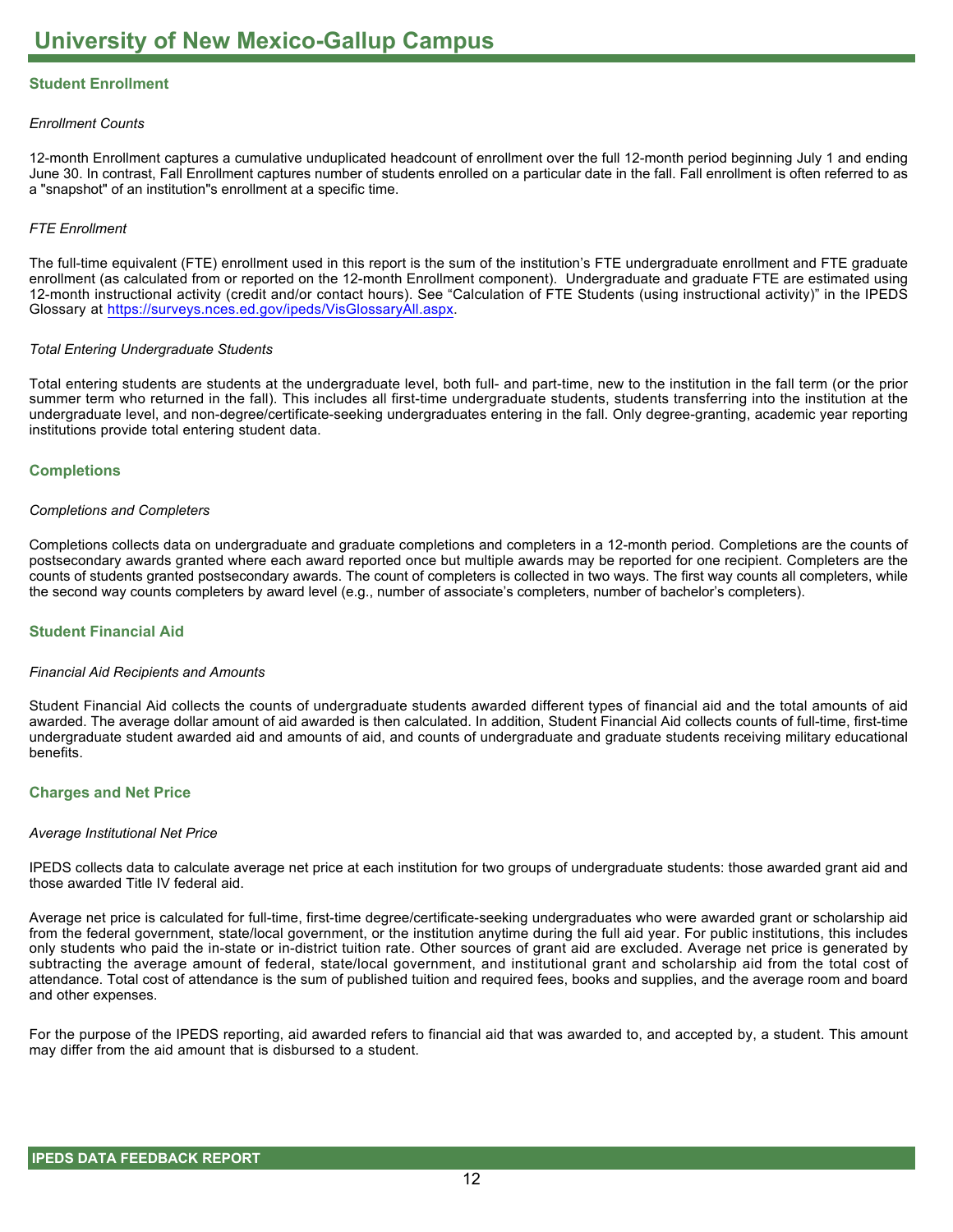#### **Retention, Graduation Rates, and Outcome Measures**

#### *Retention Rates*

Retention rates are measures of the rate at which students persist in their educational program at an institution, expressed as a percentage. For four-year institutions, this is the percentage of first-time bachelors (or equivalent) degree-seeking undergraduates from the previous fall who are again enrolled in the current fall. For all other institutions this is the percentage of first-time degree/certificate-seeking students from the previous fall who either re-enrolled or successfully completed their program by the current fall. The full-time retention rate is calculated using the percentage of full-time, first-time degree/certificate-seeking undergraduates, while the part-time rate is calculated using the percentage of part-time, first-time degree/certificate-seeking undergraduates.

#### *Graduation Rates and Transfer-out Rate*

Graduation rates are those developed to satisfy the requirements of the Student Right-to-Know Act and Higher Education Act, as amended, and are defined as the total number of individuals from a given cohort of full-time, first-time degree/certificate-seeking undergraduates who completed a degree or certificate within a given percent of normal time to complete all requirements of the degree or certificate program; divided by the total number of students in the cohort of full-time, first-time degree/certificate-seeking undergraduates minus any allowable exclusions. Institutions are permitted to exclude from the cohort students who died or were totally and permanently disabled; those who left school to serve in the armed forces or were called up to active duty; those who left to serve with a foreign aid service of the federal government, such as the Peace Corps; and those who left to serve on an official church mission.

A further extension of the traditional Graduation Rates (GR) component which carries forward 100% and 150% graduation rates data previously reported in the GR component is the Graduation Rates 200% (GR200) component, which requests information on any additional completers and exclusions from the cohort between 151% and 200% normal time for students to complete all requirements of their program of study.

Transfer-out rate is the total number of students from the cohort who are known to have transferred out of the reporting institution (without earning a degree/award) and subsequently re-enrolled at another institution within the same time period; divided by the same adjusted cohort (initial cohort minus allowable exclusions) as described above. Only institutions with a mission that includes providing substantial preparation for students to enroll in another eligible institution are required to report transfers out.

#### *Outcome Measures Data*

Alternative measures of student success are reported by degree-granting institutions to describe the outcomes of four degree/certificateseeking undergraduate student groups: First-time, full-time (FTFT); First-time, part-time (FTPT); Non-first-time, full-time entering (NFTFT); and Non-first-time, part-time entering (NFTPT). Additionally, each of the four cohorts collects data on two subcohorts: Pell grant recipients and non -Pell grant recipients. These measures provide the 4-year, 6-year, and 8-year award rates (or completions rates) after entering an institution. NCES calculates award rates by dividing a cohort's or subcohort's adjusted cohort into the number of total awards at 4-year, 6-year, and 8year status points.

The initial cohort can be revised and take allowable exclusions resulting in an adjusted cohort. Institutions are permitted to exclude from the initial cohort students who died or were totally and permanently disabled; those who left school to serve in the armed forces or were called up to active duty; those who left to serve with a foreign aid service of the federal government, such as the Peace Corps; and those who left to serve on an official church mission.

The highest award and the type of award (i.e., certificate, Associate's, or Bachelor's) are reported at each status point. For students who did not earn an undergraduate award after 8-years of entry, the enrollment statuses are reported as either still enrolled at the institution, or subsequently transferred out of the institution. Unlike the Graduation Rates data, all institutions must report on a full-year cohort (students entering July 1 of one year to June 30 to the next) and on their transfer out students, regardless if the institution has a mission that provides substantial transfer preparation.

#### **Finance**

#### *Core Revenues*

Core revenues for public institutions reporting under GASB standards include tuition and fees; government (federal, state, and local) appropriations and operating and nonoperating grants/contracts; private gifts, grants, and contracts (private operating grants/contracts plus gifts and contributions from affiliated entities); sales and services of educational activities; investment income; other operating and nonoperating sources; and other revenues and additions (capital appropriations and grants and additions to permanent endowments). "Other core revenues" include federal appropriations, sales and services of educational activities, other operating and nonoperating sources, and other revenues and additions.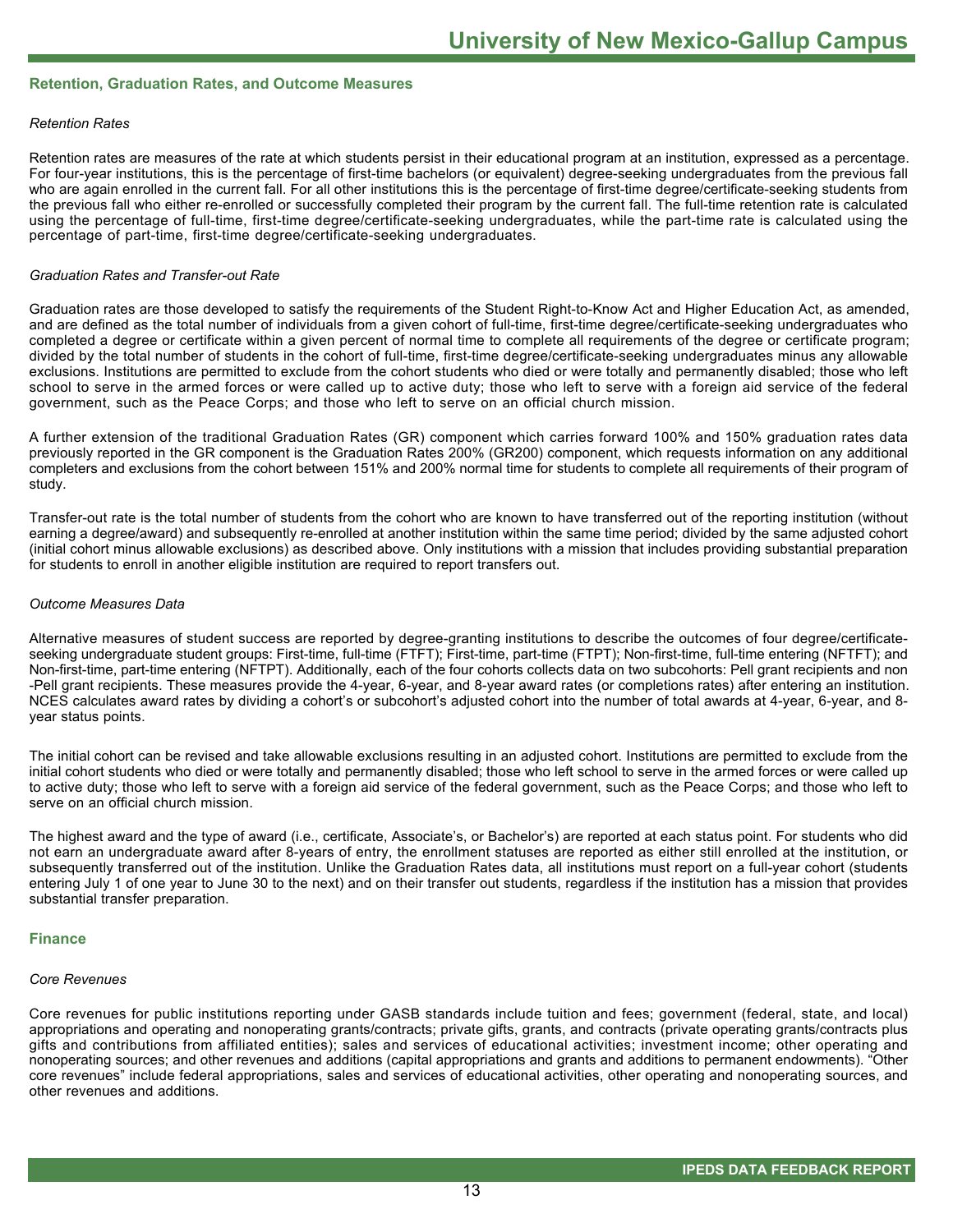Core revenues for private, not-for-profit institutions (and a small number of public institutions) reporting under FASB standards include tuition and fees; government (federal, state, and local) appropriations and grants/contracts; private gifts, grants and contracts (including contributions from affiliated entities); investment return; sales and services of educational activities; and other sources (a generated category of total revenues minus the sum of core and noncore categories on the Finance component). "Other core revenues" include government (federal, state, and local) appropriations, sales and services of educational activities, and other sources.

Core revenues for private, for-profit institutions reporting under FASB standards include tuition and fees; government (federal, state, and local) appropriations and grants/contracts; private grants/ contracts; investment income; sales and services of educational activities; and other sources (a generated category of total revenues minus the sum of core and noncore categories on the Finance component). "Other core revenues" include government (federal, state, and local) appropriations and other sources.

At degree-granting institutions, core revenues exclude revenues from auxiliary enterprises (e.g., bookstores and dormitories), hospitals, and independent operations. Non-degree-granting institutions do no report revenue from auxiliary enterprises in a separate category, and thus may include these amounts in the core revenues from other sources.

#### *Core Expenses*

Core expenses include expenses for instruction, research, public service, academic support, institutional support, student services, grant aid/scholarships and fellowships (net of discounts and allowances), and other functional expenses (a generated category of total expense minus the sum of core and noncore functions on the Finance component). Expenses for operation and maintenance of plant, depreciation, and interest are allocated to each of the other functions. Core expenses at degree-granting institutions exclude expenses for auxiliary enterprises (e.g., bookstores and dormitories), hospitals, and independent operations. Non-degree-granting institutions do not report expenses for auxiliary enterprises in a separate category and thus may include these amounts in the core expenses as other expenses. "Other core expenses" is the sum of grant aid/scholarships and fellowships and other expenses.

#### *Endowment Assets*

Endowment assets, for public institutions under GASB standards, and private, not-for-profit institutions under FASB standards, include gross investments of endowment funds, term endowment funds, and funds functioning as endowment for the institution and any of its foundations and other affiliated organizations. Private, for-profit institutions under FASB do not hold or report endowment assets.

#### *Salaries and Wages*

Salaries and wages for public institutions under GASB standards and private (not-for-profit and for-profit) institutions under FASB standards, include amounts paid as compensation for services to all employees regardless of the duration of service, and amounts made to or on behalf of an individual over and above that received in the form of a salary or wage.

### **Staff**

### *FTE Staff*

The full-time-equivalent (FTE) by occupational category is calculated by summing the total number of full-time staff and adding one-third of the total number of part-time staff. Graduate assistants are not included.

### *Equated Instructional Non-Medical Staff Salaries*

Institutions reported the number of full-time nonmedical instructional staff and their salary outlays by academic rank, gender, and the number of months worked (9-, 10-, 11-, and 12-months). Salary outlays for staff who worked 10-, 11-, and 12-months were equated to 9-months of work by multiplying the outlays reported for 10-months by 0.90, the outlays reported for 11 months by 0.818, and the outlays reported for 12 months by 0.75. The equated 10-, 11-, and 12-outlays were then added to the outlays for instructional staff that worked 9-months to generate a total 9-month equated salary outlay. The total 9-month equated outlay was then divided by total number of instructional non-medical staff to determine an equated 9-month average salary. This calculation was done for each academic rank. Salary outlays were not reported for staff that work less than 9-months and were excluded.

#### *Student-to-Faculty Ratio*

Institutions can provide their institution's student-to-faculty ratio (i.e., student-to-instructional staff) for undergraduate programs or follow the NCES guidance in calculating their student-to-faculty ratio, which is as follows: the number of FTE students (using Fall Enrollment survey data) divided by total FTE instructional staff (using the total Primarily instruction + Instruction/research/public service staff reported in Human Resources component and adding any not primarily instructional staff that are teaching a credit course). For this calculation, FTE for students is equal to the number of the full-time students plus one-third the number of part-time students; FTE for instructional staff is similarly calculated. Students in "stand-alone" graduate or professional programs (such as, medicine, law, veterinary, dentistry, social work, or public health) and instructional staff teaching in these programs are excluded from the FTE calculations.